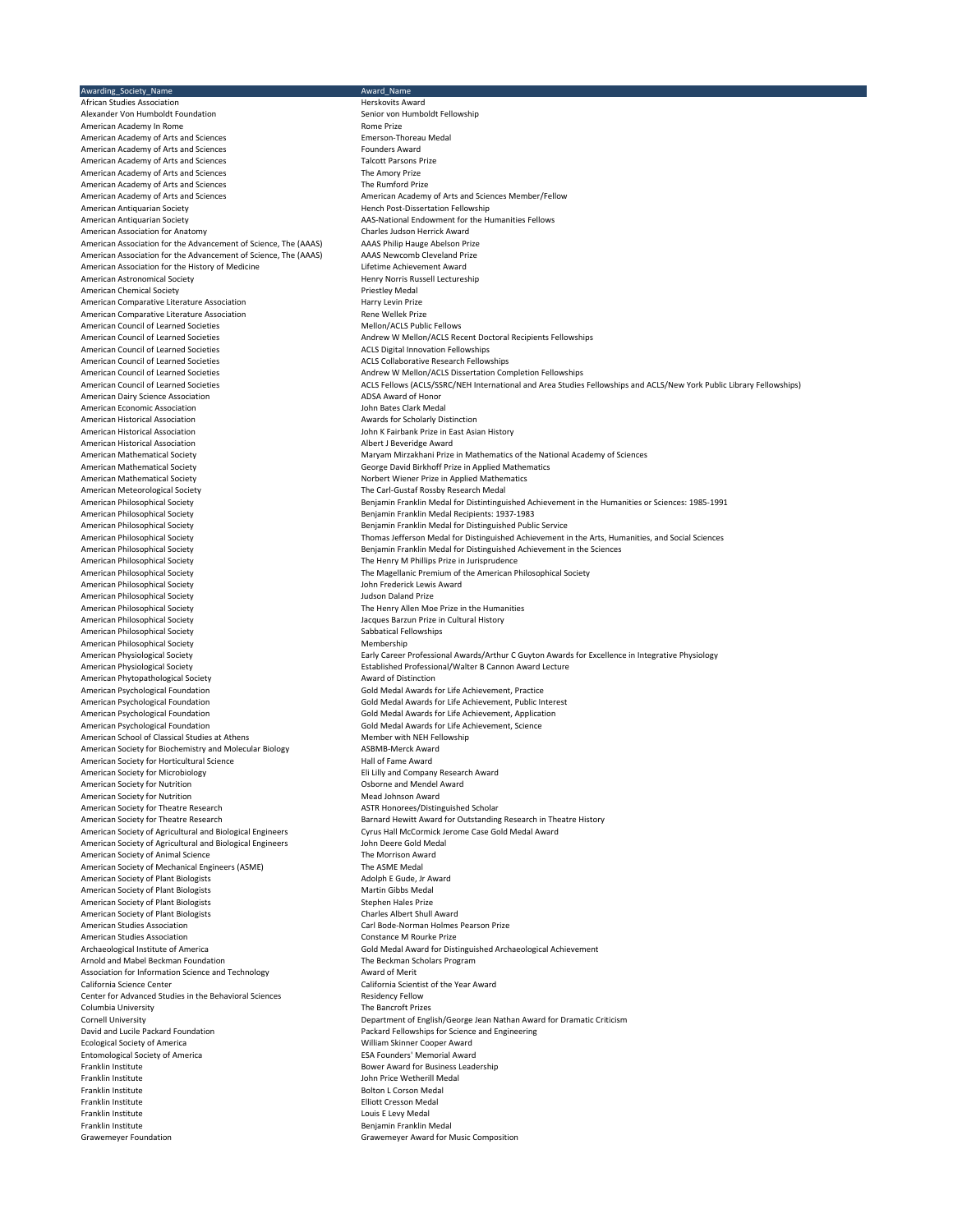Grawemeyer Foundation<br>
Harvard Society of Fellows<br>
Harvard Society Seplows Harvard Society of Fellows<br>
Harvard Society of Fellows<br>
Harvard Society Junior Fellows Harvard Society of Fellows<br>
History of Science Society<br>
History of Science Society<br>
History of Science Society<br>
History of Science Society Howard Hughes Medical Institute Inamori Foundation of Japan <br>
Institute of Food Technologists<br>
Lifetime Acl International Mathematical Union<br>
Iohn Simon Guggenheim Memorial Foundation<br>
John Simon Guggenheim Memorial Foundation<br>
Suggenheim Fellowship John Simon Guggenheim Memorial Foundation Guggenheim Guggenheim Fell<br>John Templeton Foundation Guggenheim Guggenheim Guggenheim Frize John Templeton Foundation Lasker Foundation Lasker-Bloomberg Public Service Award Lasker Foundation Lasker-DeBakey Clinical Medical Research Award MacArthur Foundation<br>Medieval Academy of America Medieval Academy of America<br>Modern Language Association **Haskins Medal for a Distinguished Book**<br>MEA Award for Lifetime Scholarly Achiv Modern Language Association<br>Modern Language Association **Music and Communisty Communisty** Communisty Music Jay Hubbell Medal for Lifetime Achievement in Modern Language Association Modern Language Association and a state of the Society of The Member James Russell Lowell Prize<br>
1991 Member Analysis Andreas and the Member Member Analysis Analysis Analysis Analysis Analysis Analysis Anal<br>
1992 Member An National Academy of Education<br>
National Academy of Engineering<br>
Member Mational Academy of Engineering National Academy of Engineering<br>
National Academy of Engineering The Russ Prize<br>
Charles Stark Draper Prize National Academy of Engineering Charles Stark Draper Prize Charles Stark Draper Prize Charles Stark Draper Pri<br>
National Academy of Engineering Charles Charles Stark Draper Prize Arthur M Bueche Award National Academy of Engineering<br>
National Academy of Engineering Arthur M Bueche Award<br>
Simon Ramo Founders Award National Academy of Engineering<br>National Academy of Engineering National Academy of Engineering National Academy of Medicine<br>
National Academy of Medicine<br>
National Academy of Medicine<br>
National Academy of Medicine National Academy of Medicine<br>National Academy of Public Administration National Academy of Sciences<br>
National Academy of Sciences<br>
National Academy of Sciences<br>
Benjamin Apple Benjamin Apple Prize Prize Prize Prize Prize Prize Prize Prize Prize Prize Prize Prize Prize P National Academy of Sciences<br>
National Academy of Sciences<br>
National Academy of Sciences<br>
Gibbs Brothers Medal National Academy of Sciences<br>
National Academy of Sciences<br>
National Academy of Sciences<br>
Arctowski Medal National Academy of Sciences<br>National Academy of Sciences National Academy of Sciences<br>
National Academy of Sciences<br>
National Academy of Sciences<br>
G K Warren Prize Gang Watson Medal National Academy of Sciences<br>National Academy of Sciences National Academy of Sciences<br>
Nas Award in the Neuros<br>
National Academy of Sciences<br>
Nassaure Alexander Agassiz Medal National Academy of Sciences<br>National Academy of Sciences National Academy of Sciences<br>
National Academy of Sciences<br>
National Academy of Sciences<br>
National Academy of Sciences National Academy of Sciences<br>
National Academy of Sciences<br>
J Lawrence Smith Medal National Academy of Sciences<br>
National Academy of Sciences<br>
National Academy of Sciences<br>  $\blacksquare$ National Academy of Sciences<br>
National Academy of Sciences<br>
National Academy of Sciences National Academy of Sciences National Academy of Sciences<br>
National Academy of Sciences<br>
National Academy of Sciences<br>
Public Welfare Medal Selman A Waksman A National Academy of Sciences Selman A Waksman Award in Microbiology<br>National Academy of Sciences Seleman American Seleman Award in the Evolution of Earth and Lif National Academy of Sciences<br>
National Academy of Sciences<br>
National Academy of Sciences<br>
National Academy of Sciences National Academy of Sciences<br>
National Academy of Sciences<br>
National Academy of Sciences<br>
NAS Award for Scientific Reviewing National Academy of Sciences<br>
National Academy of Sciences<br>
National Academy of Sciences<br>
National Academy of Sciences National Academy of Sciences<br>National Academy of Sciences National Academy of Sciences William O Baker Award for Initiatives in Research National Academy of Sciences<br>National Book Critics Circle National Book Critics Circle National Book Critics Circle Award National Book Foundation<br>
National Book Foundation<br>
National Book Award-Poetry National Book Foundation<br>National Book Foundation National Book Award-Fiction<br>National Book Award-Fiction National Book Foundation<br>
National Book Foundation<br>
National Book Award-Nonfict National Endowment for the Humanities (NEH) <br>
National Endowment for the Humanities (NEH) <br>
Fellowships for Advanced Research on Japan National Endowment for the Humanities (NEH)<br>
National Endowment for the Humanities (NEH)<br>
Faculty Research Awards National Endowment for the Humanities (NEH)<br>National Endowment for the Humanities (NEH) National Endowment for the Humanities (NEH) National Humanities Center New York 1999 and NHC Fellow National Inventors Hall of Fame Foundation<br>
National Science and Technology Medals Foundation<br>
National Medal of Technology and Innovation National Science and Technology Medals Foundation National Medal of Technology Medal of Technology Medals Foundation<br>National Science and Technology Medals Foundation National Medal of Science National Science and Technology Medals Foundation<br>National Science Foundation (NSF) National Science Foundation (NSF)<br>Nobel Foundation Nobel Foundation<br>
Nobel Foundation<br>
Nobel Prize-Peace Nobel Foundation<br>Nobel Foundation Nobel Foundation **Nobel Prize-Physiology or Medicine**<br>
Organization of American Historians **Nobel Prize-Physiology of Medicine**<br> **Prederick Jackson Turner Award** Organization of American Historians Organization of American Historians Merle Curti Award PEN/Faulkner Foundation and the state of PEN/Faulkner Award for Fiction<br>Phi Beta Kappa Society Philosophy Communisty Award for Distinguished Service Phi Beta Kappa Society<br>
Phi Beta Kappa Society<br>
Phi Beta Kappa Society<br>
Award Sidney Hook Memorial Award Phi Beta Kappa Society<br>
Phi Beta Kappa Society<br>
Phi Beta Kappa Book Awards -

Sarton Medal for Lifetime Scholarly Achievement<br>Investigator/Alumni Investigator Lifetime Achievement Award in Honor of Nicolas Appert<br>Fields Medal Lasker Foundation Lasker-Koshland Special Achievement Award in Medical Science Albert Lasker Basic Medical Research Award<br>MacArthur Fellow Jay Hubbell Medal for Lifetime Achievement in Advancing American Literature Study<br>William Rilev Parker Prize Bernard M Gordon Prize for Innovation in Engineering and Technology Education<br>Membershin National Academy of Public Administration **Fellow of National Academy of Public Administration**<br>National Academy of Sciences **Fellow Accord Contration Fellow of Mathematics** (see Amer National Academy of Sciences \* Maryam Mirzakhani Prize in Mathematics(see American Mathematical Society for recipients)<br>1 C Hunsaker Award in Aeronautical Engineering (academy of Science in Mathematical Engineering J C Hunsaker Award in Aeronautical Engineering<br>Beniamin Anthorn Gould Prize National Academy of Sciences NAS Award in Applied Mathematics and Numerical Analysis<br>NAS Award for the Industrial Application of Science NAS Award for the Industrial Application of Science<br>G K Warren Prize NAS Award for Chemistry in Service to Society<br>NAS Award in the Neurosciences Alexander Hollaender Award in Biophysics<br>Henry Draper Medal NAS Award for Scientific Reviewing<br>NAS Award in Chemical Sciences NAS Award in Molecular Biology<br>NAS Members National Book Award-Nonfiction<br>Digital Humanities Fellowshin Awards National Endowment for the Humanities (NEH) Fellowship Programs at Independent Research Institutions<br>National Endowment for the Humanities (NEH) Fellowships for College Teachers and Independent Scholars Fellowships for College Teachers and Independent Scholars<br>Fellowships for University Teachers National Science Foundation (NSF) <br>
National Science Foundation (NSF) <br>
National Science Board/Vannevar Bush Award<br>
National Science Foundation (NSF) <br>
National Science Board/Vannevar Bush Award National Science Board/Vannevar Bush Award<br>Alan T Waterman Award Nobel Prize-Peace<br>Nobel Prize-Chemistry Nobel Foundation **Nobel Prize-Economics (Sveriges Riksbank Prize** in Economic Sciences in Memory of Alfred Nobel)<br>Nobel Foundation Nobel Prize-Physics Prize-Physics Nobel Prize-Physics Phi Beta Kappa Society Phi Beta Kappa Book Awards - Ralph Waldo Emerson Award Phi Beta Kappa Book Awards - Science Book